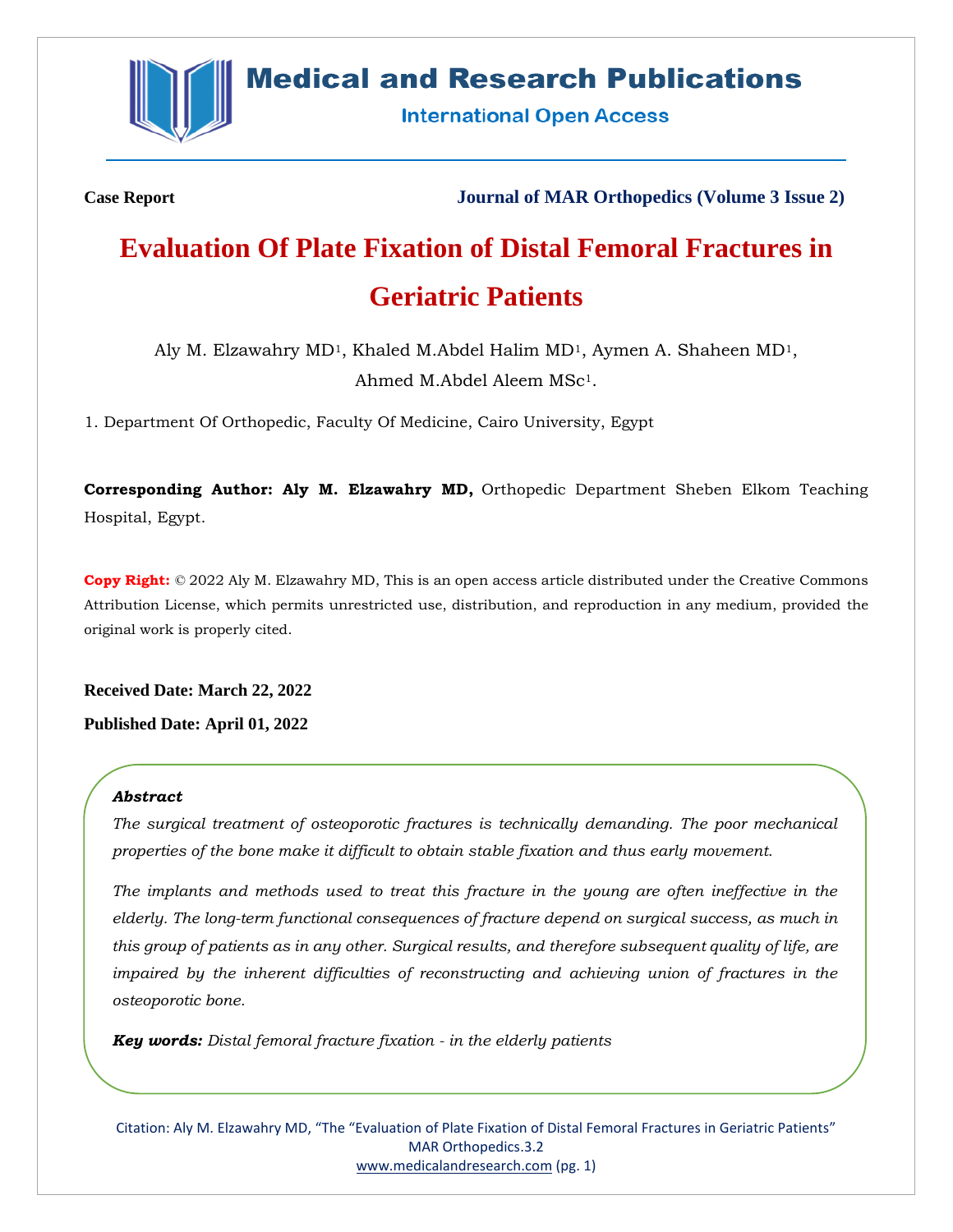## **Introduction**

4% to 6% of all femoral fractures occur in distal femur [1].

They come second in frequency after proximal femoral fractures in geriatric patients [2] which is 10% more common than distal femoral fractures [3]. Surgical treatment is usually mandatory to allow early rehabilitation and mobilization [4]. It is often difficult to use intramedullary fixation especially when there is osteoporosis, comminution, and intraarticular extension. Hence, the usage of surface implants like condylar screw plate, 95 angle blade plate and locking condylar plate may be more beneficial [5]. Nonunion and infection remain the most common complication particularly in the complex fractures patterns due to inadequate fixation stability and the compromised blood supply [6].

#### **Patients and Methods**

Prospective case series were performed in Kasr El Ainy University and Sheben El-Kom teaching hospital. 65 years and older patients with distal femoral fractures are included in our series. Surgically unfit patients are excluded from the study. 50 patients are operated upon. All patient were done from November 2014 to May 2017 No patients were lost from follow up. Most of patients 60% had low energy trauma due to falls on the ground, most of theses injuries were single fractures. We used the AO classification to differentiate between these cases. 21 patients had type C fractures, 16 had type B and 13 had type A. preoperatively posterior plaster slab or light skin tracion were applied to all patients. Based on our hospital protocol, all patients received pharmacological prophylaxis.

| <b>Type of fracture</b> | <b>Number of case</b> | Percentage |
|-------------------------|-----------------------|------------|
| Extra articular 33 A    |                       | 26%        |
| Partial articular 33B   |                       | 32%        |
| Complete articular 33 C |                       | 42%        |

#### **Table-1: Illustrates number and percentage of cases**

Surgically, lateral approach over the distal femur was done in 36 patients with further division of iliotibial tract. In some cases when joint visualization was necessary the incision was extended distally till iliotibial tubercle. The muscle fascia was incised investing the vastus lateralis is just anterior to lateral intramuscular septum. We should take care to avoid excessive tension on the patellar tendon especially in osteoporotic patients' correction of the fracture displacement was corrected using blow under the knee. We used the MIPO technique in 14 cases. We have done a small incision over the distal lateral thigh. We used this incision to introduce distal femoral plate (mostly locked) submuscularly. In complex cases. the incision was extended intra-articularly to achieve good articular reduction. To adapt

Citation: Aly M. Elzawahry MD, "The "Evaluation of Plate Fixation of Distal Femoral Fractures in Geriatric Patients." MAR Orthopedics.3.2 [www.medicalandresearch.com](http://www.medicalandresearch.com/) (pg. 2)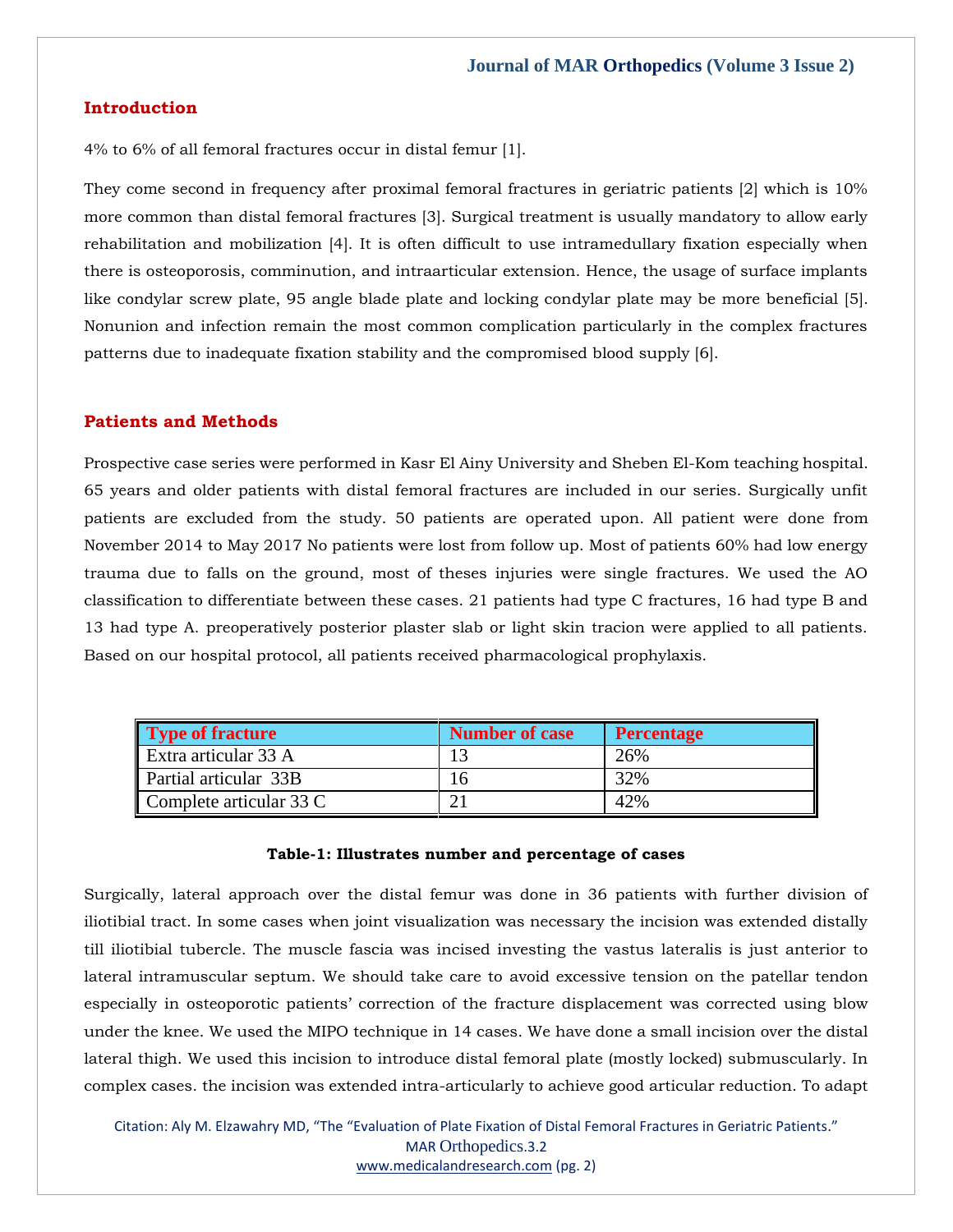and centralize the plate over the femoral shaft small proximal incision was made. We used Clambs and K-wires to reduce the fracture, With help of manual traction, satisfactory length and rotation were achieved, preliminary wires are used to secure the plate on the bone. Finally, screws fixation was done under image control. We used Lag screws optionally to reduce the fracture according to its pattern. The locking screws are inserted on either side to hold the plate firmly.

The patients were treated with continuous passive motion when able in early postoperative period. The patients were given the proper antibiotics according to the local hospital policy as well as pharmacological thromboprophylaxis. The patients were allowed for physiotherapy on the next week. Weight bearing was allowed according to every case. Patients were followed up at regular interval of 2,4,6 till 6 months and then every 3 months till 2 years. During the outpatient follow up, many factors were assessed like fracture configuration, radiographic fracture healing, the range of motion and functional knee score. The complication were also documented.



**Fig 1:** 65 year's old female with fracture left distal femur type [33-A1.3] after road traffic accident

Citation: Aly M. Elzawahry MD, "The "Evaluation of Plate Fixation of Distal Femoral Fractures in Geriatric Patients." MAR Orthopedics.3.2 [www.medicalandresearch.com](http://www.medicalandresearch.com/) (pg. 3)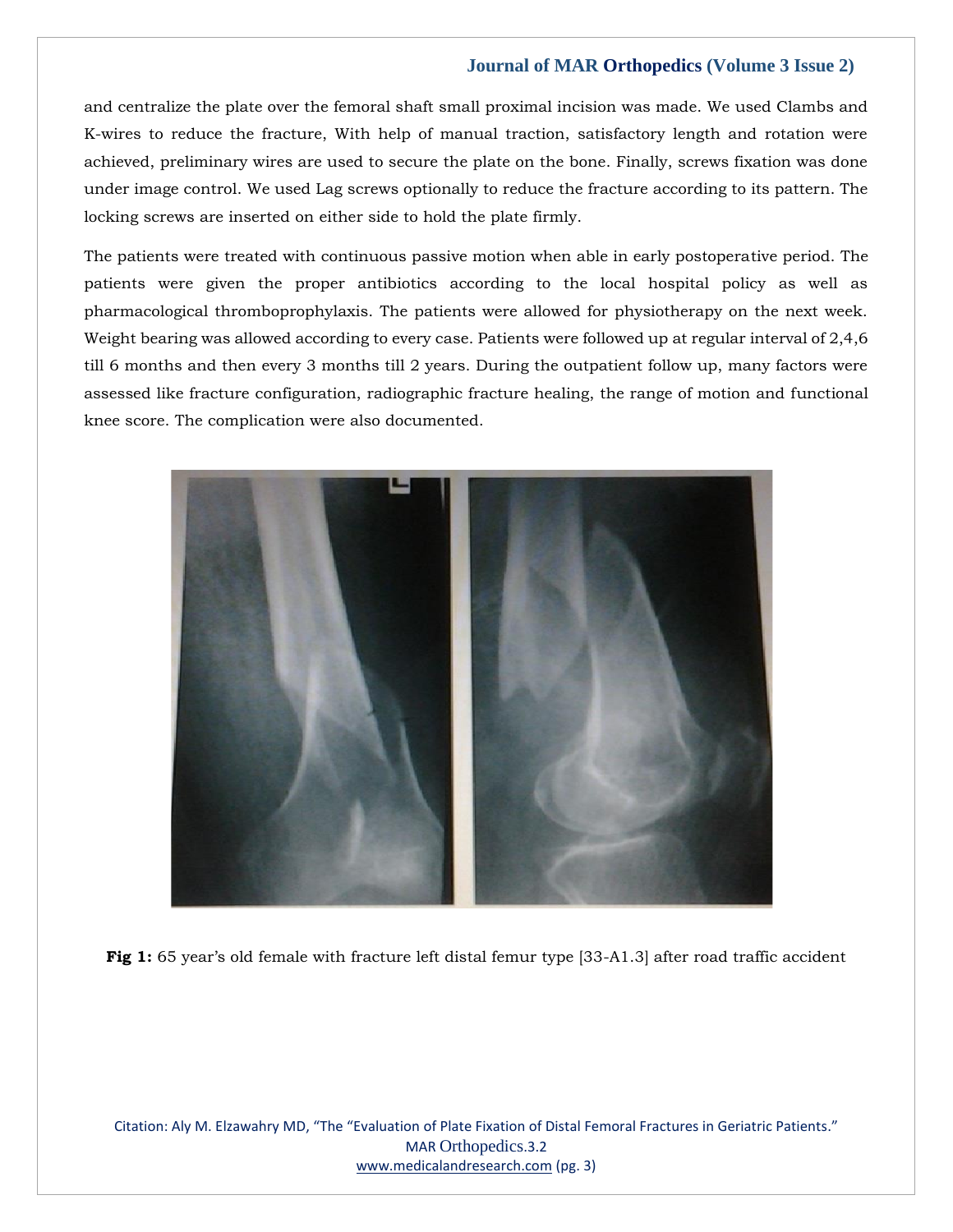

**Fig 2:** Immediate post-operative X-Ray [AP and lateral view] show good reduction with 4 distal and 5 proximal screws.



Citation: Aly M. Elzawahry MD, "The "Evaluation of Plate Fixation of Distal Femoral Fractures in Geriatric Patients." MAR Orthopedics.3.2 **Fig 3. :** After 3 months of the operation X-Ray [ AP and lateral views] show radiological union

[www.medicalandresearch.com](http://www.medicalandresearch.com/) (pg. 4)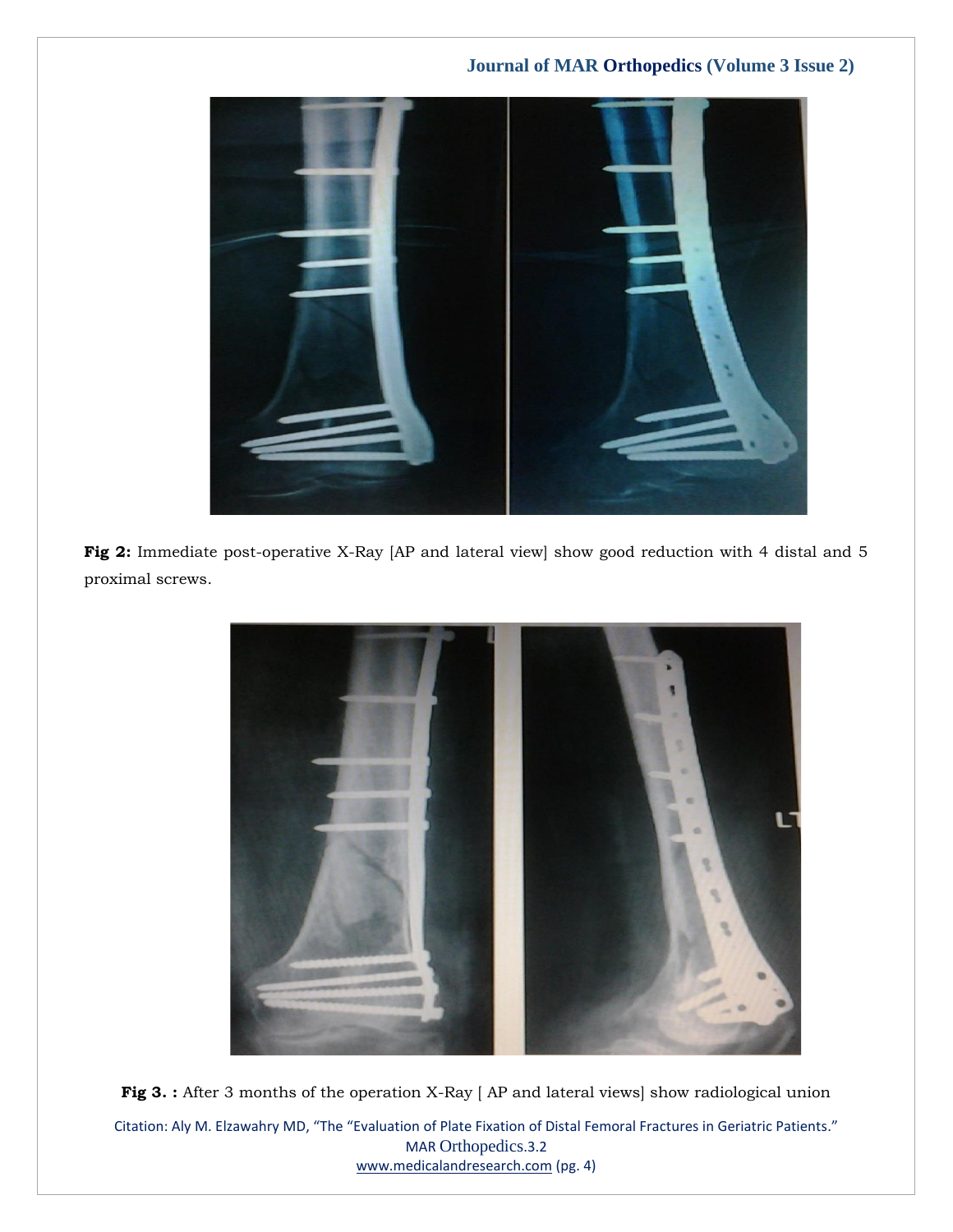

**Fig 4:** After 6 months post operative X-Ray [AP and lateral views] show progressing union

The mean age of population was 77.02(65-82) years. There was as expected a predominance of female (30 patients). In all, 34 fractures were right sided and 16 left sided. The mean time to surgery was 4 days (10 hours – 14 days).  $42\%$  of patients (21) had type C, 32% of patients (16) had type B and 26% of patients (13) had type A according to AO/OTA classification system. Fracture union is defined Radiologically by the appearance of trabeculae across the fracture site and clinically by the absence of tenderness on palpation as well as no pain on weight bearing. The mean time to achieve union was 16.5 weeks (8-24 weeks). The mean time to follow up was 6 months . The functional range at 6 months was

63.9 (40-85). Regarding the range of motion all patients achieved average knee flexion of 95 degree and no extension deficit. The mean knee score was 75.7 (50-95) and the mean functional score 63.9 (40-85) according to Knee Society Score system.

All wound healed with no infection except one case (superficial infection healed after giving good antibiotics) There were no implant loosening or cutout. All received postoperative intravenous antibiotics postoperatively for 3 days according to the local hospital policy. There were no mortalities reported. One

Citation: Aly M. Elzawahry MD, "The "Evaluation of Plate Fixation of Distal Femoral Fractures in Geriatric Patients." MAR Orthopedics.3.2 [www.medicalandresearch.com](http://www.medicalandresearch.com/) (pg. 5)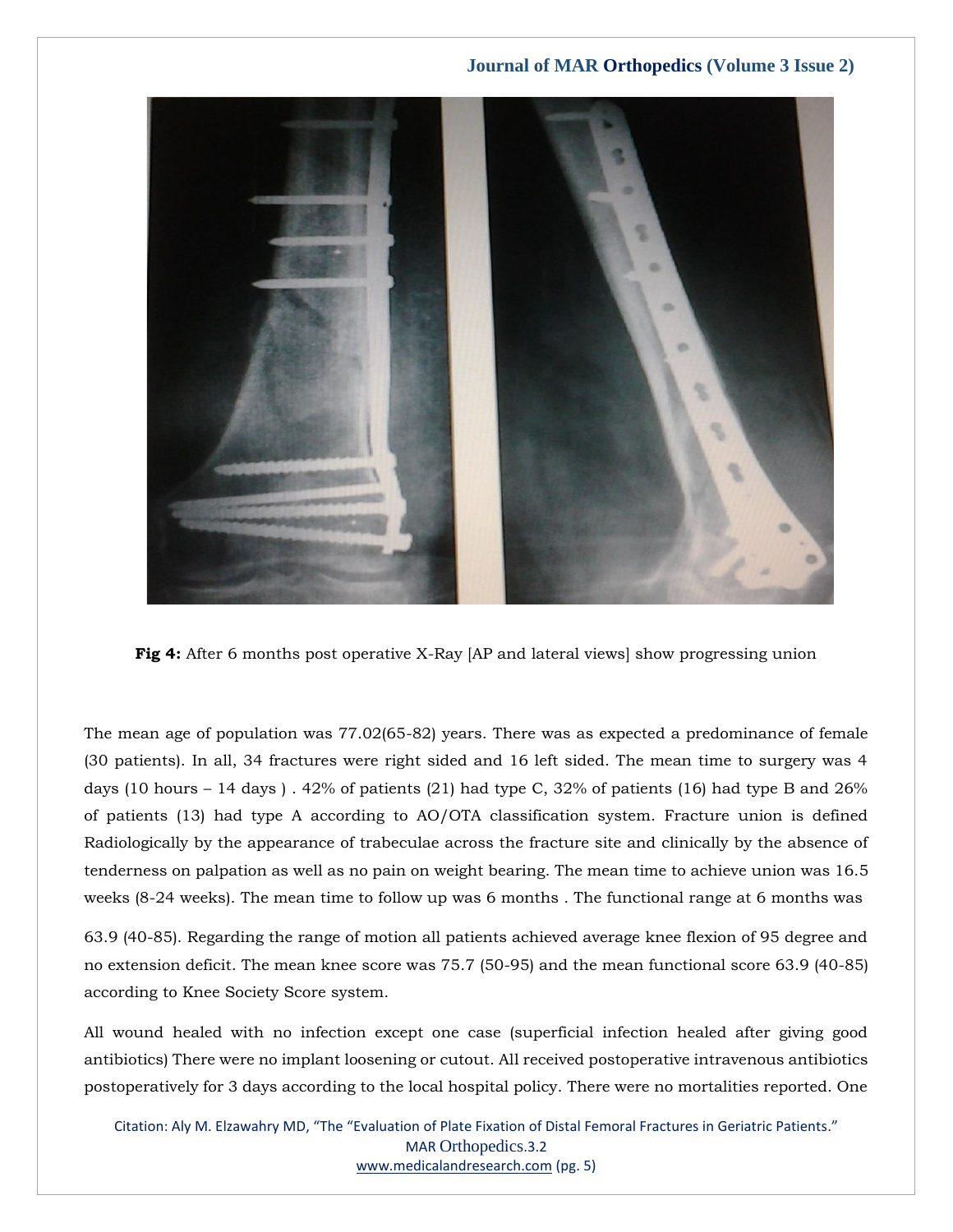case reported to have medial collapse and non-union who treated later on with locked plate and iliac crest bone graft. Another case reported to have delayed union which completed at 9 months later on. No general complication like respiratory tract or urinary infections were reported.

| <b>Complication</b>      | <b>Group A</b> | <b>Group B</b> | <b>Group C</b> |
|--------------------------|----------------|----------------|----------------|
| <b>General</b>           |                |                |                |
| deep venous thrombosis   | 0              | 0              | $\Omega$       |
| Urinary tract infection  |                | 0              |                |
| Pressure sore            | $\Omega$       | 0              | $\mathbf{0}$   |
| Chest infection          | 0              | 0              | $\theta$       |
| Death                    | O              | 0              |                |
| Local                    |                |                |                |
| Loosening of screws      | 0              | 0              |                |
| Superficial inflammation | $\theta$       | 0              |                |
| Delayed union            |                | 0              |                |
| malunion                 | 0              | 0              |                |
| <b>Stiffness</b>         | 0              | 0              | 23             |
| Pain                     |                | 6              | 8              |

#### **Table 2: Illustrating postoperative complication in each group of our study**

| <b>Outcome</b> | <b>Number of patients</b> | <b>Percentage</b> [%] |
|----------------|---------------------------|-----------------------|
| Excellent      | 20                        | 40%                   |
| Good           |                           | 36%                   |
| Faire          |                           | 22%                   |
| Failure        |                           | 2%                    |

#### **Table 3: Illustrates final outcomes**

# **Discussion**

The management of supracondylar/intercondylar fractures of the distal femur in geriatric patients remains controversial. It is quite challenging to treat distal femoral fracture in such age group [7]. Bone integrity, healing capability and achieving reasonable functional results are important concerns from practical point of view [8]. Locked plating and Mipo technique should be taken into consideration to cover these points. Recently, locked plate is increasingly used to treat these fractures especially in osteporotic bones [9].

Citation: Aly M. Elzawahry MD, "The "Evaluation of Plate Fixation of Distal Femoral Fractures in Geriatric Patients." MAR Orthopedics.3.2 [www.medicalandresearch.com](http://www.medicalandresearch.com/) (pg. 6)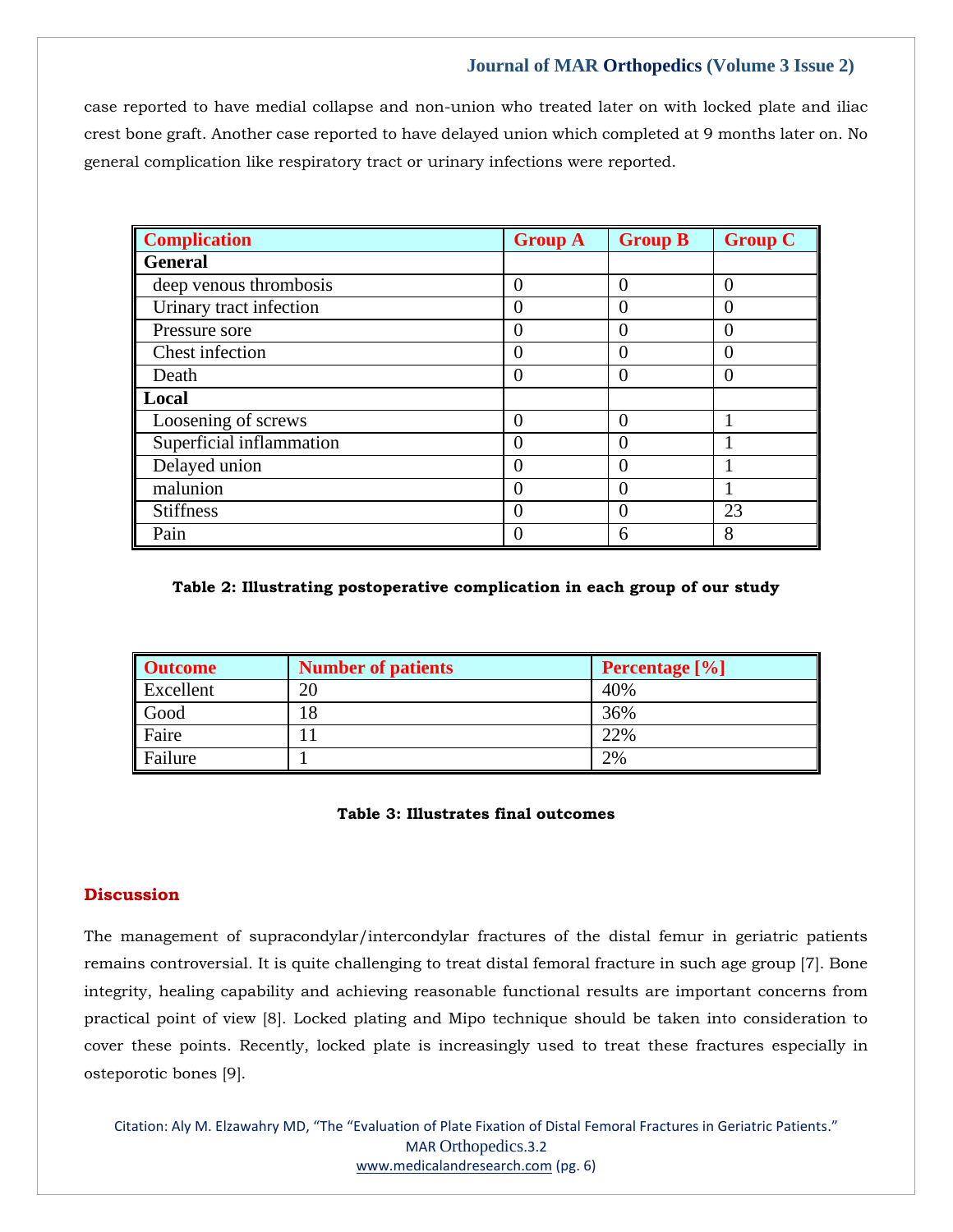We should not miss soft tissue handling to improve early and long term outcomes in trauma care [10].

The primary goal of surgery with locked plates is to achieve union with bridging callus through relative stability which allows movement at the fracture gap. The biomechanical principle of relative stability allows a relative dynamic deformation which induces secondary callus formation [11]. Hence, a different biologic process for fracture healing depends on the technique of fixation stability (absolute or relative) [12].

When Comparing locked plate fixation to other fixation techniques like IM nailing, conventional plating and DCS, it was found that it provide rigid fixation at the expense of minimal motion at fracture site [13].

When considering mipo technique, the healing potential is maximized by carful tissue handling which maintain tissue viability, as well as preserving the periosteal blood supply [14]. Mipo technique is a surgical technique which allows fixation of a bone fracture through smaller incisions. The position of plates in the submuscular plane reduces the iatrogenic injury to the periosteum. All lead to less surgical trauma to the tissue and so improve the clinical results [15].

Minimally invasive methods appear to be more advantageous then open technique [16].

To be more specific the minimal invasive methods improve the rate of fracture healing, by decreasing the need for bone grafting and lowering the incidence of infection [17]. Two other studies of distal femoral fractures fixation in elderly patients were published [18, 19].

In our study there was no complication of infection or general complication like pneumonia or urinary tract infection. The complication seen in our population is delayed union (1 case) and non-union (1 case). We had no mortalities during the period of follow up. Early mobilization in presence of delayed union or nonunioncan lead to plate breakage.

The use of long plates theoretically increase the plate's working length and hence improve the number of cycles can withstand load until failure [20].

The allowed early walking in our patients is based on the fixation principle. Because that we can allow weight bearing even in presence of delayed union without subsequent plate fixation failure. Moreover, early mobilization is important in preventing complication of prolonged recumbences such as DVT, bed sores and joint contractures.

We have had good functional outcomes at 6 months as well as satisfactory range of motion. Our patients have had average knee flexion of 95, Full extension was present in all patients and the limited flexion may be due to the pre-injury functional range of motion. Furthermore, it may be due to the limited comprehensive and compliance with physiotherapy. The delay in surgery (which was 4 days) is due to either control of medical problem or late transfer of patient from other centers. It may to some extent

Citation: Aly M. Elzawahry MD, "The "Evaluation of Plate Fixation of Distal Femoral Fractures in Geriatric Patients." MAR Orthopedics.3.2 [www.medicalandresearch.com](http://www.medicalandresearch.com/) (pg. 7)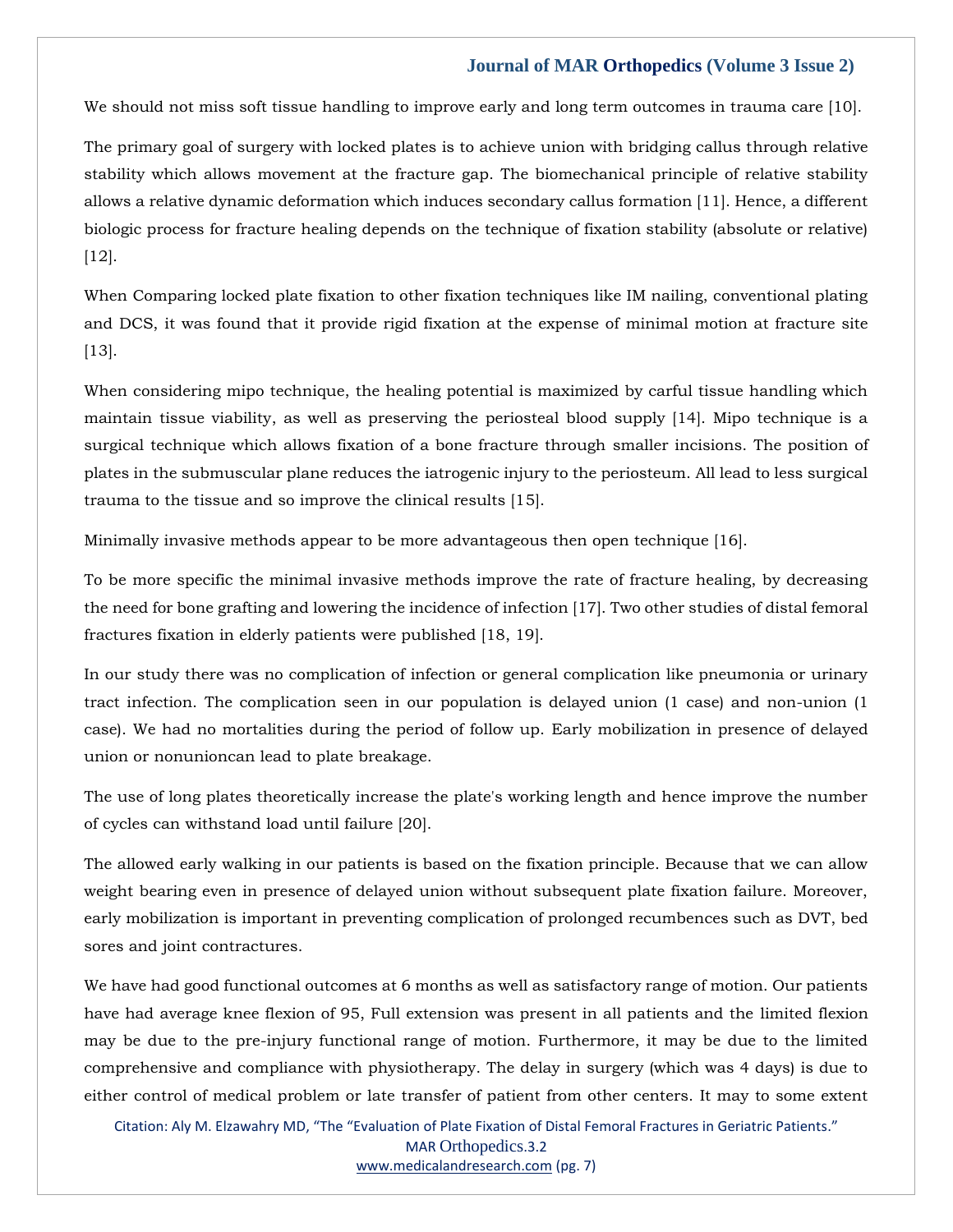contribute to the limited postoperative range of motion. There were no recorded cases of malrotational alignment or limb length discrepancies.

We have had less clinical complication in our study. However, there was a high prevalence of limited knee flexion due to joint stiffness present in 46% of all cases, the functional outcomes in our study were promising.

#### **References**

1. [Kregor Pj, Stannard J, Zlowodzki M, Cole Pa, Alonso J. Distal femoral fracture fixation utilizing the](https://www.google.com/search?q=Distal+femoral+fracture+fixation+utilizing+the+less+invasive+stabilization+system+%28LISS%29%3A+the+technique+and+early+results+Injury&sxsrf=APq-WBs3iFnE4NekpLtQat5L-TlYqdcbLA%3A1648182253522&ei=7UM9YpGyH5iOseMP8MyksAg&ved=0ahUKEwjR3PutteD2AhUYR2wGHXAmCYYQ4dUDCA4&oq=Distal+femoral+fracture+fixation+utilizing+the+less+invasive+stabilization+system+%28LISS%29%3A+the+technique+and+early+results+Injury&gs_lcp=Cgdnd3Mtd2l6EAwyBwgjEOoCECcyBwgjEOoCECcyBwgjEOoCECcyBwgjEOoCECcyBwgjEOoCECcyBwgjEOoCECcyBwgjEOoCECcyBwgjEOoCECcyBwgjEOoCECcyBwgjEOoCECdKBAhBGABKBAhGGABQYFhgYIMHaAFwAHgAgAEAiAEAkgEAmAEAoAEBoAECsAEKwAEB&sclient=gws-wiz)  [less invasive stabilization system \(LISS\): the technique and early results Injury.2001; 32\(suppl 3\)Sc32-](https://www.google.com/search?q=Distal+femoral+fracture+fixation+utilizing+the+less+invasive+stabilization+system+%28LISS%29%3A+the+technique+and+early+results+Injury&sxsrf=APq-WBs3iFnE4NekpLtQat5L-TlYqdcbLA%3A1648182253522&ei=7UM9YpGyH5iOseMP8MyksAg&ved=0ahUKEwjR3PutteD2AhUYR2wGHXAmCYYQ4dUDCA4&oq=Distal+femoral+fracture+fixation+utilizing+the+less+invasive+stabilization+system+%28LISS%29%3A+the+technique+and+early+results+Injury&gs_lcp=Cgdnd3Mtd2l6EAwyBwgjEOoCECcyBwgjEOoCECcyBwgjEOoCECcyBwgjEOoCECcyBwgjEOoCECcyBwgjEOoCECcyBwgjEOoCECcyBwgjEOoCECcyBwgjEOoCECcyBwgjEOoCECdKBAhBGABKBAhGGABQYFhgYIMHaAFwAHgAgAEAiAEAkgEAmAEAoAEBoAECsAEKwAEB&sclient=gws-wiz) [Sc47.](https://www.google.com/search?q=Distal+femoral+fracture+fixation+utilizing+the+less+invasive+stabilization+system+%28LISS%29%3A+the+technique+and+early+results+Injury&sxsrf=APq-WBs3iFnE4NekpLtQat5L-TlYqdcbLA%3A1648182253522&ei=7UM9YpGyH5iOseMP8MyksAg&ved=0ahUKEwjR3PutteD2AhUYR2wGHXAmCYYQ4dUDCA4&oq=Distal+femoral+fracture+fixation+utilizing+the+less+invasive+stabilization+system+%28LISS%29%3A+the+technique+and+early+results+Injury&gs_lcp=Cgdnd3Mtd2l6EAwyBwgjEOoCECcyBwgjEOoCECcyBwgjEOoCECcyBwgjEOoCECcyBwgjEOoCECcyBwgjEOoCECcyBwgjEOoCECcyBwgjEOoCECcyBwgjEOoCECcyBwgjEOoCECdKBAhBGABKBAhGGABQYFhgYIMHaAFwAHgAgAEAiAEAkgEAmAEAoAEBoAECsAEKwAEB&sclient=gws-wiz)

2. [Arneson Tj, Melton Lj, Lewallen Dg, Ofalon Wm.](https://www.google.com/search?q=Epidemiology+of+diaphyseal+and+distal+femoral+fractures+in+Rochester%2C+Minnesota%2C1965-1984.+&sxsrf=APq-WBvbckCLOBhY4LCUWHXI0IRsz3-RKQ%3A1648182231059&ei=10M9YuSgA_-gseMPl_e6qAg&ved=0ahUKEwik6KCjteD2AhV_UGwGHZe7DoUQ4dUDCA4&oq=Epidemiology+of+diaphyseal+and+distal+femoral+fractures+in+Rochester%2C+Minnesota%2C1965-1984.+&gs_lcp=Cgdnd3Mtd2l6EAw6BwgjEOoCECdKBAhBGABKBAhGGABQfVh9YMcIaAFwAXgAgAFpiAFpkgEDMC4xmAEAoAEBoAECsAEKwAEB&sclient=gws-wiz) Epidemiology of diaphyseal and distal femoral [fractures in Rochester, Minnesota,1965-1984. Clin Orthop Relat Res.1988; 234: 188-194.](https://www.google.com/search?q=Epidemiology+of+diaphyseal+and+distal+femoral+fractures+in+Rochester%2C+Minnesota%2C1965-1984.+&sxsrf=APq-WBvbckCLOBhY4LCUWHXI0IRsz3-RKQ%3A1648182231059&ei=10M9YuSgA_-gseMPl_e6qAg&ved=0ahUKEwik6KCjteD2AhV_UGwGHZe7DoUQ4dUDCA4&oq=Epidemiology+of+diaphyseal+and+distal+femoral+fractures+in+Rochester%2C+Minnesota%2C1965-1984.+&gs_lcp=Cgdnd3Mtd2l6EAw6BwgjEOoCECdKBAhBGABKBAhGGABQfVh9YMcIaAFwAXgAgAFpiAFpkgEDMC4xmAEAoAEBoAECsAEKwAEB&sclient=gws-wiz)

3. [Martinet O,Cordy J,Harder Y,Maier A,Buhler M,Barraud Ge. Epidemiology of fractures of the distal](https://www.google.com/search?q=Epidemiology+of+fractures+of+the+distal+femur.+Injury&sxsrf=APq-WBtbjexVoDQnxwgaS85JP9vVl-uJrA%3A1648182215065&ei=x0M9YqvXA-WPseMP1e-ZqAg&ved=0ahUKEwjr1tCbteD2AhXlR2wGHdV3BoUQ4dUDCA4&oq=Epidemiology+of+fractures+of+the+distal+femur.+Injury&gs_lcp=Cgdnd3Mtd2l6EAwyCAghEBYQHRAeOgcIIxDqAhAnSgQIQRgASgQIRhgAUBZYFmCCB2gBcAB4AIABX4gBX5IBATGYAQCgAQGgAQKwAQrAAQE&sclient=gws-wiz)  [femur. Injury. 2000; 31\(suppl 3\):C62-C63.](https://www.google.com/search?q=Epidemiology+of+fractures+of+the+distal+femur.+Injury&sxsrf=APq-WBtbjexVoDQnxwgaS85JP9vVl-uJrA%3A1648182215065&ei=x0M9YqvXA-WPseMP1e-ZqAg&ved=0ahUKEwjr1tCbteD2AhXlR2wGHdV3BoUQ4dUDCA4&oq=Epidemiology+of+fractures+of+the+distal+femur.+Injury&gs_lcp=Cgdnd3Mtd2l6EAwyCAghEBYQHRAeOgcIIxDqAhAnSgQIQRgASgQIRhgAUBZYFmCCB2gBcAB4AIABX4gBX5IBATGYAQCgAQGgAQKwAQrAAQE&sclient=gws-wiz)

4. [Stromsoe K. Fractures fixation problems in osteoporosis. Injury. 2004; 35:107-](https://www.google.com/search?q=Fractures+fixation+problems+in+osteoporosis&sxsrf=APq-WBuBD9iBp4tallhd13k-hFT1pLJoJA%3A1648182174278&ei=nkM9YoPHEKuhseMPnJet-Ag&ved=0ahUKEwiDjpeIteD2AhWrUGwGHZxLC48Q4dUDCA4&oq=Fractures+fixation+problems+in+osteoporosis&gs_lcp=Cgdnd3Mtd2l6EAwyCAghEBYQHRAeOgcIIxDqAhAnSgQIQRgASgQIRhgAUBxYHGDIGmgBcAF4AIABYYgBYZIBATGYAQCgAQGgAQKwAQrAAQE&sclient=gws-wiz) 113.

5. [Cornell CN. Internal fracture fixation in patients with osteoporosis. Am Acad Orthop Surg. 2003;](https://www.google.com/search?q=Internal+fracture+fixation+in+patients+with+osteoporosis&sxsrf=APq-WBvzKSlljdYD28sorGrgojtZIRyWWw%3A1648182161095&ei=kUM9YvOtBd2PseMPwsqxoAg&ved=0ahUKEwizuvKBteD2AhXdR2wGHUJlDIQQ4dUDCA4&oq=Internal+fracture+fixation+in+patients+with+osteoporosis&gs_lcp=Cgdnd3Mtd2l6EAwyBggAEBYQHjoHCCMQ6gIQJ0oECEEYAEoECEYYAFCFAViFAWCxBmgBcAB4AIABZogBZpIBAzAuMZgBAKABAaABArABCsABAQ&sclient=gws-wiz)  [11:109](https://www.google.com/search?q=Internal+fracture+fixation+in+patients+with+osteoporosis&sxsrf=APq-WBvzKSlljdYD28sorGrgojtZIRyWWw%3A1648182161095&ei=kUM9YvOtBd2PseMPwsqxoAg&ved=0ahUKEwizuvKBteD2AhXdR2wGHUJlDIQQ4dUDCA4&oq=Internal+fracture+fixation+in+patients+with+osteoporosis&gs_lcp=Cgdnd3Mtd2l6EAwyBggAEBYQHjoHCCMQ6gIQJ0oECEEYAEoECEYYAFCFAViFAWCxBmgBcAB4AIABZogBZpIBAzAuMZgBAKABAaABArABCsABAQ&sclient=gws-wiz) – 119.

[6.Frigg R, Appenzeller A, Cristensen R, Frenk A, Gilbert S, Schavan R. The development of the distal](https://www.google.com/search?q=The+development+of+the+distal+femur+less+invasive+stabilization+system%28LISS%29.+&sxsrf=APq-WBv9hOkYksbUciiKTS23_7apcMQSCw%3A1648182131150&ei=c0M9YubVCPOMseMP3L-bsAg&ved=0ahUKEwim287ztOD2AhVzRmwGHdzfBoYQ4dUDCA4&oq=The+development+of+the+distal+femur+less+invasive+stabilization+system%28LISS%29.+&gs_lcp=Cgdnd3Mtd2l6EAw6BwgjEOoCECdKBAhBGABKBAhGGABQ0wJY0wJgngZoAXABeACAAWWIAWWSAQMwLjGYAQCgAQGgAQKwAQrAAQE&sclient=gws-wiz)  [femur less invasive stabilization system\(LISS\). Injury.2001; 32\(suppl 3\): SC24-SC31.](https://www.google.com/search?q=The+development+of+the+distal+femur+less+invasive+stabilization+system%28LISS%29.+&sxsrf=APq-WBv9hOkYksbUciiKTS23_7apcMQSCw%3A1648182131150&ei=c0M9YubVCPOMseMP3L-bsAg&ved=0ahUKEwim287ztOD2AhVzRmwGHdzfBoYQ4dUDCA4&oq=The+development+of+the+distal+femur+less+invasive+stabilization+system%28LISS%29.+&gs_lcp=Cgdnd3Mtd2l6EAw6BwgjEOoCECdKBAhBGABKBAhGGABQ0wJY0wJgngZoAXABeACAAWWIAWWSAQMwLjGYAQCgAQGgAQKwAQrAAQE&sclient=gws-wiz)

7. [Gautier E, Sommer C. Guidelines for the clinical application of the LCP. Injury 2008; 34 \[2\]: B63](https://www.google.com/search?q=Guidelines+for+the+clinical+application+of+the+LCP&sxsrf=APq-WBsm-At-kzXkDKP1SdfxXPUd6ZHCcg%3A1648182117792&ei=ZUM9YrPlJ6qOseMP94i4sAg&ved=0ahUKEwjzq5fttOD2AhUqR2wGHXcEDoYQ4dUDCA4&oq=Guidelines+for+the+clinical+application+of+the+LCP&gs_lcp=Cgdnd3Mtd2l6EAwyBQgAEIAEOgcIIxDqAhAnSgQIQRgASgQIRhgAUOYBWOYBYPAIaAFwAHgAgAFiiAFikgEBMZgBAKABAaABArABCsABAQ&sclient=gws-wiz)– [B76.](https://www.google.com/search?q=Guidelines+for+the+clinical+application+of+the+LCP&sxsrf=APq-WBsm-At-kzXkDKP1SdfxXPUd6ZHCcg%3A1648182117792&ei=ZUM9YrPlJ6qOseMP94i4sAg&ved=0ahUKEwjzq5fttOD2AhUqR2wGHXcEDoYQ4dUDCA4&oq=Guidelines+for+the+clinical+application+of+the+LCP&gs_lcp=Cgdnd3Mtd2l6EAwyBQgAEIAEOgcIIxDqAhAnSgQIQRgASgQIRhgAUOYBWOYBYPAIaAFwAHgAgAFiiAFikgEBMZgBAKABAaABArABCsABAQ&sclient=gws-wiz)

8. [Moroni A, Hoang-Kim A, Lio V et al. Current augmentation fixation techniques for the osteoporotic](https://www.google.com/search?q=Current+augmentation+fixation+techniques+for+the+osteoporotic+patient&sxsrf=APq-WBuSKHNmEnJ5vKM4IatKsHzAzvH93Q%3A1648182103902&ei=V0M9YqfkNpqhseMPxvmOqAg&ved=0ahUKEwjn68_mtOD2AhWaUGwGHca8A4UQ4dUDCA4&oq=Current+augmentation+fixation+techniques+for+the+osteoporotic+patient&gs_lcp=Cgdnd3Mtd2l6EAw6BwgjEOoCECdKBAhBGABKBAhGGABQ-wJY-wJg1wZoAXAAeACAAXmIAXmSAQMwLjGYAQCgAQGgAQKwAQrAAQE&sclient=gws-wiz)  patient. Scand J Surg 2005; 94: 103–[109. Egol KA, Kubiak EN, Fulkerson E et al. Biomechanics of](https://www.google.com/search?q=Current+augmentation+fixation+techniques+for+the+osteoporotic+patient&sxsrf=APq-WBuSKHNmEnJ5vKM4IatKsHzAzvH93Q%3A1648182103902&ei=V0M9YqfkNpqhseMPxvmOqAg&ved=0ahUKEwjn68_mtOD2AhWaUGwGHca8A4UQ4dUDCA4&oq=Current+augmentation+fixation+techniques+for+the+osteoporotic+patient&gs_lcp=Cgdnd3Mtd2l6EAw6BwgjEOoCECdKBAhBGABKBAhGGABQ-wJY-wJg1wZoAXAAeACAAXmIAXmSAQMwLjGYAQCgAQGgAQKwAQrAAQE&sclient=gws-wiz)  [locked plates and screws. J Orthop Trauma 2004; 18: 488](https://www.google.com/search?q=Current+augmentation+fixation+techniques+for+the+osteoporotic+patient&sxsrf=APq-WBuSKHNmEnJ5vKM4IatKsHzAzvH93Q%3A1648182103902&ei=V0M9YqfkNpqhseMPxvmOqAg&ved=0ahUKEwjn68_mtOD2AhWaUGwGHca8A4UQ4dUDCA4&oq=Current+augmentation+fixation+techniques+for+the+osteoporotic+patient&gs_lcp=Cgdnd3Mtd2l6EAw6BwgjEOoCECdKBAhBGABKBAhGGABQ-wJY-wJg1wZoAXAAeACAAXmIAXmSAQMwLjGYAQCgAQGgAQKwAQrAAQE&sclient=gws-wiz)–493.

9. [Tejwani Nc, Wolinsky P. The change face of orthopedic trauma: locked plating and minimally invasive](https://www.google.com/search?q=The+change+face+of+orthopedic+trauma%3A+locked+plating+and+minimally+invasive+techniques&sxsrf=APq-WBsXnE9Td_qX0ghEw85TfzjqRP-VjA%3A1648182090473&ei=SkM9YrHRHNqhseMP5ciSoAg&ved=0ahUKEwixnpzgtOD2AhXaUGwGHWWkBIQQ4dUDCA4&oq=The+change+face+of+orthopedic+trauma%3A+locked+plating+and+minimally+invasive+techniques&gs_lcp=Cgdnd3Mtd2l6EAw6BwgjEOoCECdKBAhBGABKBAhGGABQvAFYvAFglgZoAXAAeACAAWCIAWCSAQExmAEAoAEBoAECsAEKwAEB&sclient=gws-wiz)  [techniques. Instr Course Lect. 2008;57:3-9.](https://www.google.com/search?q=The+change+face+of+orthopedic+trauma%3A+locked+plating+and+minimally+invasive+techniques&sxsrf=APq-WBsXnE9Td_qX0ghEw85TfzjqRP-VjA%3A1648182090473&ei=SkM9YrHRHNqhseMP5ciSoAg&ved=0ahUKEwixnpzgtOD2AhXaUGwGHWWkBIQQ4dUDCA4&oq=The+change+face+of+orthopedic+trauma%3A+locked+plating+and+minimally+invasive+techniques&gs_lcp=Cgdnd3Mtd2l6EAw6BwgjEOoCECdKBAhBGABKBAhGGABQvAFYvAFglgZoAXAAeACAAWCIAWCSAQExmAEAoAEBoAECsAEKwAEB&sclient=gws-wiz)

10. [Perren SM. Evolution of the internal fixation of long bone fractures. The scientific basis of biological](https://www.google.com/search?q=Evolution+of+the+internal+%EF%AC%81xation+of+long+bone+fractures&sxsrf=APq-WBseerkXVfkDflUOlp4vzSGDDLUimw%3A1648182077684&ei=PUM9YrihKY6NseMPmLSpsAg&ved=0ahUKEwj4s4_atOD2AhWORmwGHRhaCoYQ4dUDCA4&oq=Evolution+of+the+internal+%EF%AC%81xation+of+long+bone+fractures&gs_lcp=Cgdnd3Mtd2l6EAwyBQgAEIAEOgcIIxDqAhAnSgQIQRgASgQIRhgAUP4CWP4CYLkGaAFwAHgAgAFsiAFskgEDMC4xmAEAoAEBoAECsAEKwAEB&sclient=gws-wiz)  [internal fixation: choosing a new balance between stability and biology. J Bone Joint Surg. Br. 2002;](https://www.google.com/search?q=Evolution+of+the+internal+%EF%AC%81xation+of+long+bone+fractures&sxsrf=APq-WBseerkXVfkDflUOlp4vzSGDDLUimw%3A1648182077684&ei=PUM9YrihKY6NseMPmLSpsAg&ved=0ahUKEwj4s4_atOD2AhWORmwGHRhaCoYQ4dUDCA4&oq=Evolution+of+the+internal+%EF%AC%81xation+of+long+bone+fractures&gs_lcp=Cgdnd3Mtd2l6EAwyBQgAEIAEOgcIIxDqAhAnSgQIQRgASgQIRhgAUP4CWP4CYLkGaAFwAHgAgAFsiAFskgEDMC4xmAEAoAEBoAECsAEKwAEB&sclient=gws-wiz)  [84: 1093](https://www.google.com/search?q=Evolution+of+the+internal+%EF%AC%81xation+of+long+bone+fractures&sxsrf=APq-WBseerkXVfkDflUOlp4vzSGDDLUimw%3A1648182077684&ei=PUM9YrihKY6NseMPmLSpsAg&ved=0ahUKEwj4s4_atOD2AhWORmwGHRhaCoYQ4dUDCA4&oq=Evolution+of+the+internal+%EF%AC%81xation+of+long+bone+fractures&gs_lcp=Cgdnd3Mtd2l6EAwyBQgAEIAEOgcIIxDqAhAnSgQIQRgASgQIRhgAUP4CWP4CYLkGaAFwAHgAgAFsiAFskgEDMC4xmAEAoAEBoAECsAEKwAEB&sclient=gws-wiz)–1110.

11. [Ricci WM, Streubel PN, Morched S, Collinge CA, Nork SE, Garden MJ, et al. Risk factors for failure](https://www.google.com/search?q=Risk+factors+for+failure+of+locked+plate+fixation+of+distal+femur+fractures%3A+an+analysis+of+355+cases.+&sxsrf=APq-WBtEZViIihFbOQw7NAmpMCLPUFtcjQ%3A1648182064540&ei=MEM9YvnEIOuZseMPh4GvqAg&ved=0ahUKEwj5nO3TtOD2AhXrTGwGHYfAC4UQ4dUDCA4&oq=Risk+factors+for+failure+of+locked+plate+fixation+of+distal+femur+fractures%3A+an+analysis+of+355+cases.+&gs_lcp=Cgdnd3Mtd2l6EAwyBwgjEOoCECcyBwgjEOoCECcyBwgjEOoCECcyBwgjEOoCECcyBwgjEOoCECcyBwgjEOoCECcyBwgjEOoCECcyBwgjEOoCECcyBwgjEOoCECcyBwgjEOoCECdKBAhBGABKBAhGGABQ9QFY9QFgigZoAXAAeACAAQCIAQCSAQCYAQCgAQGgAQKwAQrAAQE&sclient=gws-wiz) 

Citation: Aly M. Elzawahry MD, "The "Evaluation of Plate Fixation of Distal Femoral Fractures in Geriatric Patients." MAR Orthopedics.3.2 [www.medicalandresearch.com](http://www.medicalandresearch.com/) (pg. 8) [of locked plate fixation of distal femur fractures: an analysis of 355 cases. J Orthop](https://www.google.com/search?q=Risk+factors+for+failure+of+locked+plate+fixation+of+distal+femur+fractures%3A+an+analysis+of+355+cases.+&sxsrf=APq-WBtEZViIihFbOQw7NAmpMCLPUFtcjQ%3A1648182064540&ei=MEM9YvnEIOuZseMPh4GvqAg&ved=0ahUKEwj5nO3TtOD2AhXrTGwGHYfAC4UQ4dUDCA4&oq=Risk+factors+for+failure+of+locked+plate+fixation+of+distal+femur+fractures%3A+an+analysis+of+355+cases.+&gs_lcp=Cgdnd3Mtd2l6EAwyBwgjEOoCECcyBwgjEOoCECcyBwgjEOoCECcyBwgjEOoCECcyBwgjEOoCECcyBwgjEOoCECcyBwgjEOoCECcyBwgjEOoCECcyBwgjEOoCECcyBwgjEOoCECdKBAhBGABKBAhGGABQ9QFY9QFgigZoAXAAeACAAQCIAQCSAQCYAQCgAQGgAQKwAQrAAQE&sclient=gws-wiz)